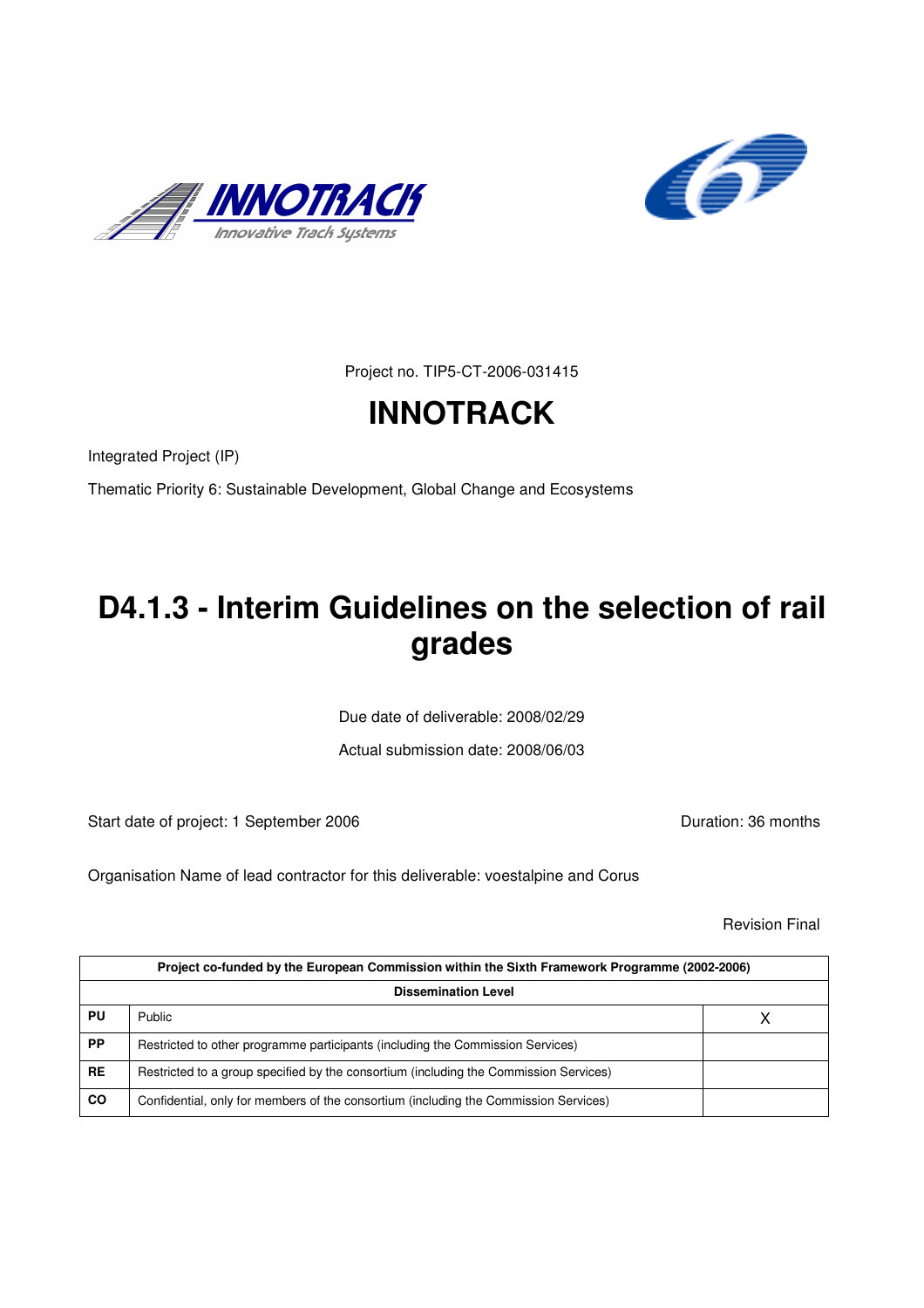## **Table of Contents**

| 1. |     |  |
|----|-----|--|
| 2. |     |  |
| 3. |     |  |
|    | 3.1 |  |
| 4. |     |  |
| 5. |     |  |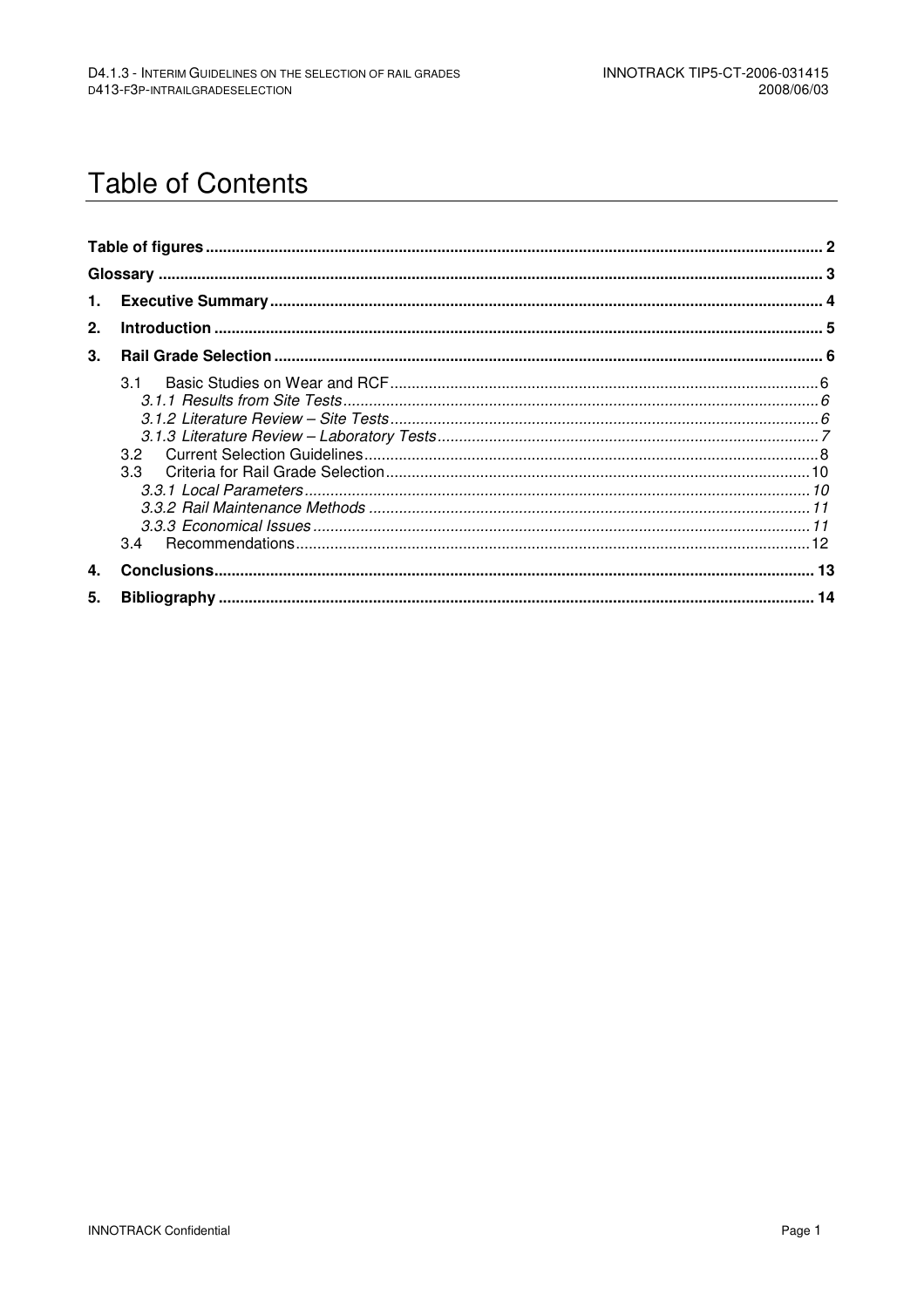# Table of figures

| Figure 1: Recommendation for the use of standard and hard steel grades according to UIC Leaflet 721  10 |
|---------------------------------------------------------------------------------------------------------|
| Figure 2: Flow chart to visualise the relation of the fields of RAMS-Analyse on LCC calculation 12      |
| Figure 3: Recommendation on the selection of standard and different hardened rail grades. The dashed    |

| Table 1: Summary of present national guidelines for rail grade selection on mixed traffic lines with up to 22.5t |  |
|------------------------------------------------------------------------------------------------------------------|--|
|                                                                                                                  |  |
|                                                                                                                  |  |
|                                                                                                                  |  |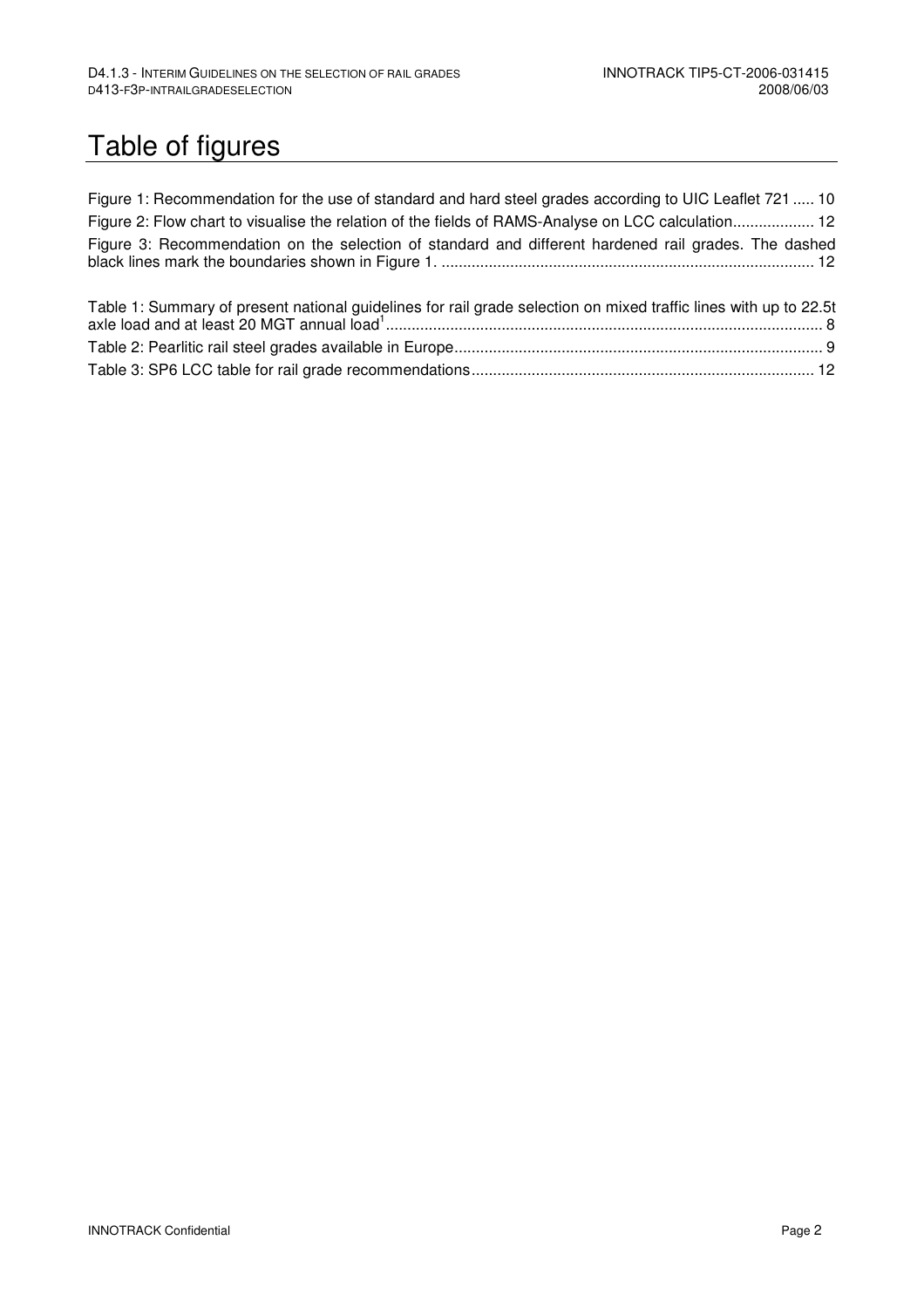## **Glossary**

| Abbreviation/acronym | <b>Description</b>                                                          |
|----------------------|-----------------------------------------------------------------------------|
| СM                   | Corrective Maintenance                                                      |
| FME(C)A              | Failure Mode, Effects (and Criticality) Analysis                            |
| <b>FTA</b>           | <b>Fault Tree Analysis</b>                                                  |
| HA                   | <b>Hazard Analysis</b>                                                      |
| IM's                 | Infrastructure Managers – i.e. the railway partners involved in the project |
| <b>LCA</b>           | Lifecycle Assessment                                                        |
| <b>LCC</b>           | Lifecycle Cost(ing)                                                         |
| MA/MP                | Maintenance Analyse/ Maintenance Philosophy                                 |
| MGT/MGTPA            | A measure of traffic in units of million gross tonnes per annum             |
| <b>PM</b>            | Preventive Maintenance                                                      |
| <b>RAMS</b>          | Reliability, Availability, Maintainability and Safety                       |
| <b>RCF</b>           | Rolling Contact Fatigue (in this case usually related to head checks)       |
| <b>RCM</b>           | <b>Reliability Centred Maintenance</b>                                      |
| RP/RA                | Reliability Philosophy/ Reliability Analysis                                |
| <b>SA</b>            | <b>Safety Analysis</b>                                                      |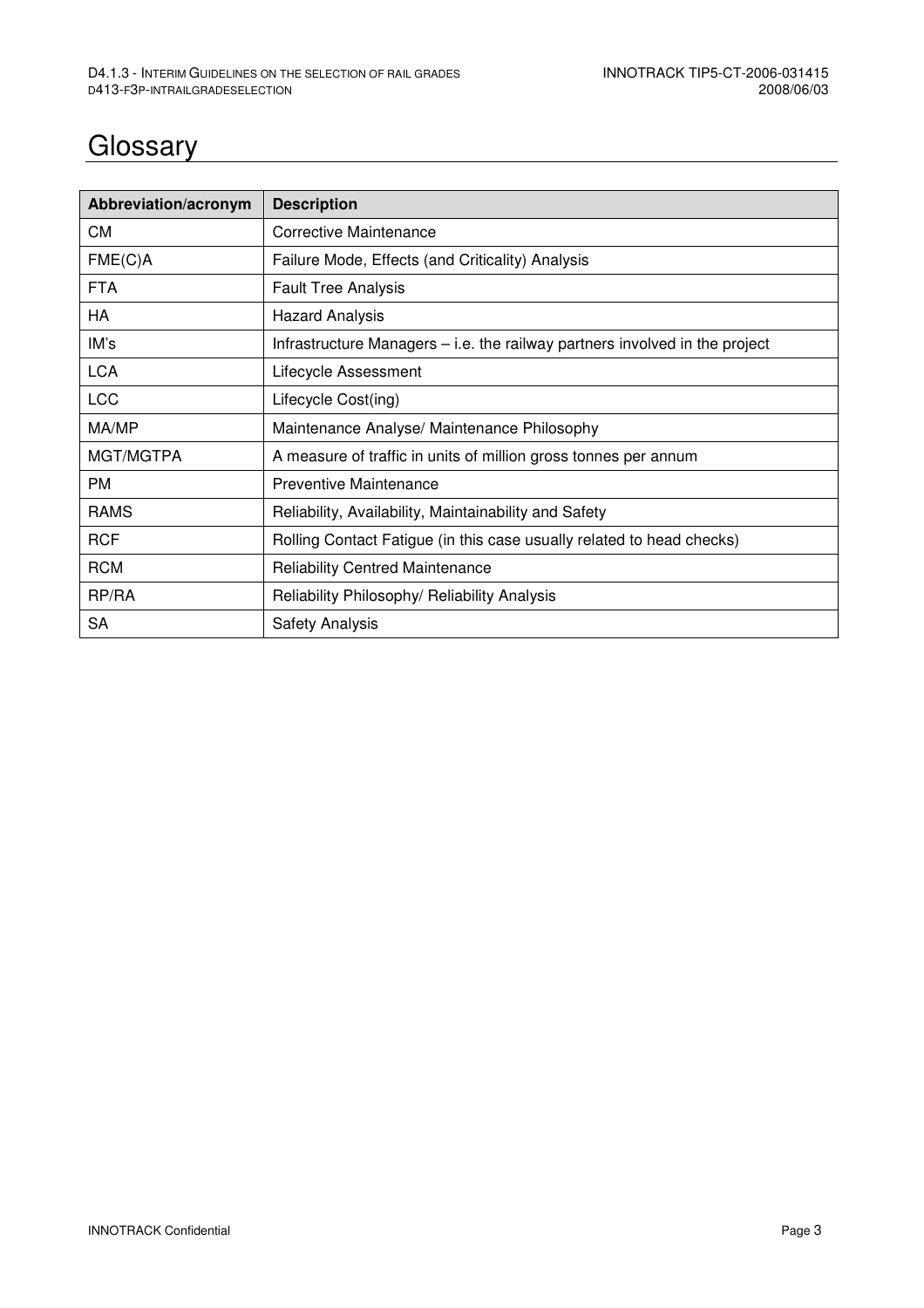## 1. Executive Summary

This interim document describes the work carried out within work package WP4.1 on rail grade selection. It should be emphasised that this is an interim report and is the basis for further work within Innotrack. Comments and supplementary information from other partners or expert groups are most welcome and will be considered for the final deliverable.

The development of the interim guidelines on rail grade selection is based on the analysis of data from the monitored sites (Deliverable D4.1.1 and D4.1.2). However, material properties determined under closely controlled tests on specialist equipment in WP4.3 will be used to assess the efficacy of available wear and RCF models and when combined with the observed in-service performance data will form the basis of establishing definitive guidelines for the selection of rail grades.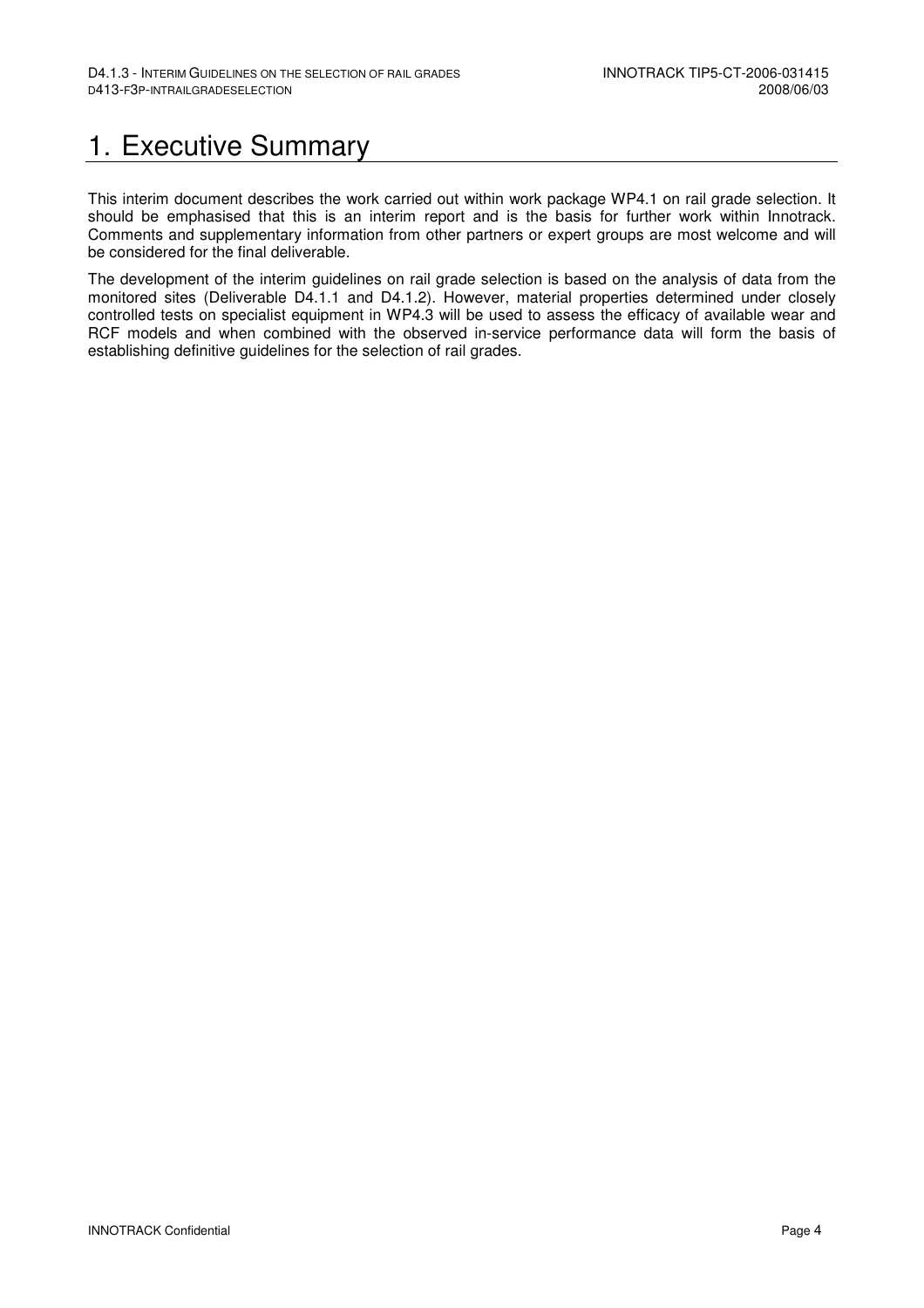## 2. Introduction

To be able to introduce innovations into a very complex system, such as a railway, requires a courageous act to change things significantly while taking the risk that expectations will not be met for all possible situations. It is often forgotten, that not changing the system could be more expensive if the beneficial innovations outweigh the mistakes that may be made along the way.

One of the reasons the railway community is reluctant to change is the long pay back period for investments, which may only be profitable after many years. One area where high initial costs mean that possible life cycle savings are neglected is through the use of innovations that increase the use of planned maintenance as opposed to unplanned maintenance. Over the lifecycle of products planned maintenance shows substantial benefits in terms of reducing compensation to operators along with better scheduling of resources, combined with the beneficial effect on passengers by increasing availability and safety which would be lost by acting conservatively.

The current recommendations for the use of rail grades have been developed historically on a piecemeal basis railway by railway. In recent years railways have been running new trains with heavier axle loads, at higher speed with different vehicle characteristics. New grades of harder (pearlitic) rail steels have also become available that have shown strong indications, that their use on a wider basis could reduce LCC of the track system. Therefore this report is an interim guide to the selection of current rail grades to improve the system in a sustainable manner. When the final guidelines are complete the recommendations should demonstrate a step change from present recommendations.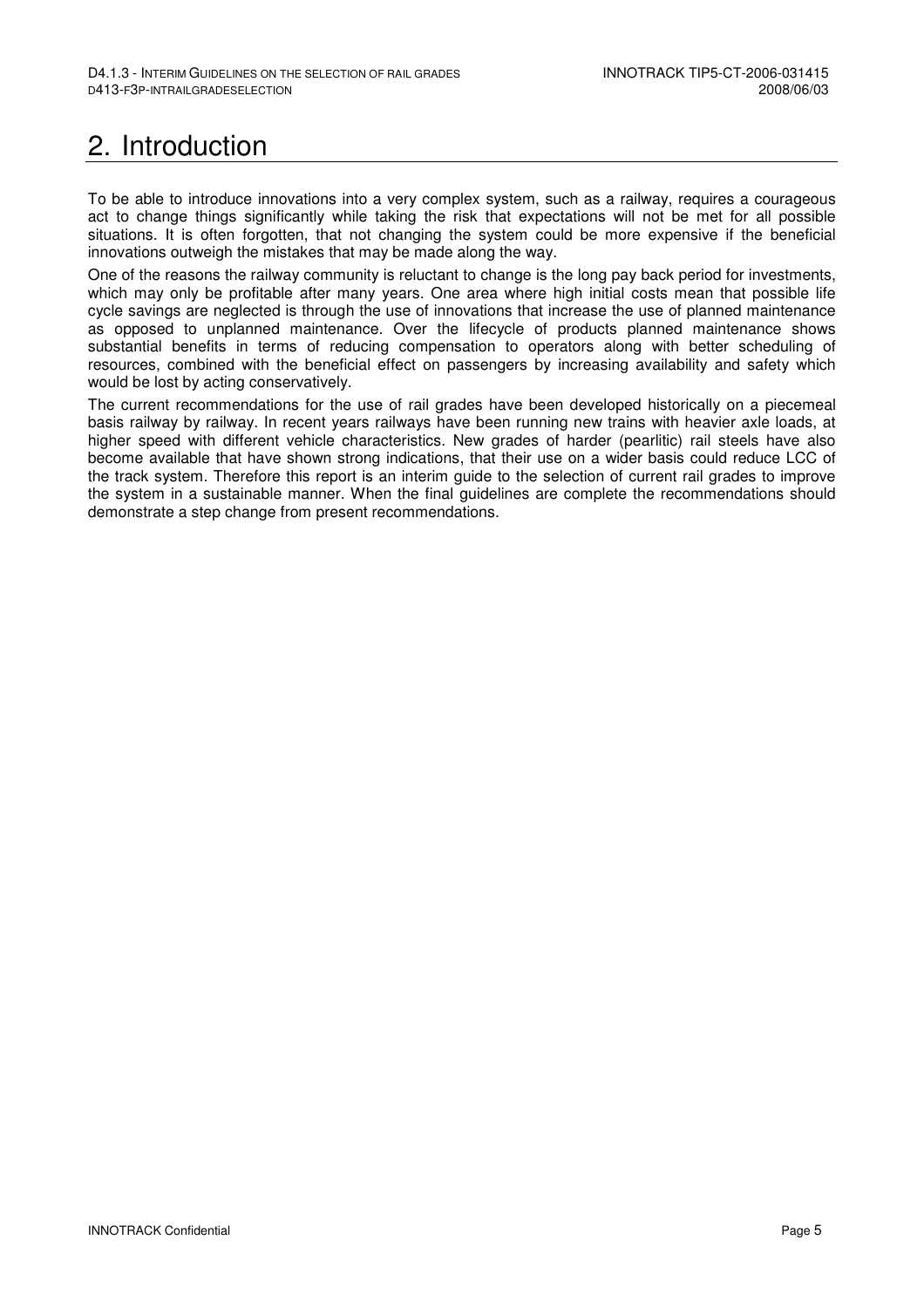## 3. Rail Grade Selection

### 3.1 Basic Studies on Wear and RCF

As a basis for the recommendations on rail grade selection data on the degradation of rails in service is required. The results from work performed within Innotrack and previously are used to sketch an overview of rail grade performance.

### 3.1.1 Results from Site Tests

Railways and rail manufacturers have collected large amounts of data on the degradation of rail over the years. This has given invaluable information on the performance of different rail grades in service. This data is being collected together in a database with the results reported in D4.1.1. Deliverable D4.1.2, reports on an initial analysis of this data aimed at deriving algorithms for the degradation of rails as a function of track geometry, rail grade and loading conditions. The initial analysis has demonstrated that to do this for every track characteristic is a non-trivial task because of the wide range of variables that are present within the collected data. Further problems also include the lack of information on certain parameters that are important to the performance of rail in track.

Nevertheless general figures can be drawn for the relationship of curvature and rail degradation. Wear is dominant in curves with radii of less than 1000m. The results also indicate that RCF (the observed data limits this to so called "head checks") is a problem that can occur over a radius range of 500 to 5000m.

Pearlitic rail steels with higher hardness show in general a higher resistance against wear and RCF. The improvement for the head hardened grade R350HT compared to standard grade R260 is about 3 times for wear and 2 times regarding RCF.

At locations where RCF occurs the localised contact stresses within the rail head can be high compared to the ultimate tensile strength of the rail steels currently used. Thus it has to be considered that increasing the axle load and/or speed (a strategic aim for many European railways to increase their capacity) may result in extension of RCF to track segments currently RCF free if the rail grade remains unaltered.

### 3.1.2 Literature Review – Site Tests

The beneficial behaviour of premium grade rail steels in respect of their degradation behaviour has been published many times over the preceding decades (the following selection is only a rough overview and not exhaustive).

A comprehensive study of the test results from FAST (a test track at TTCI, Pueblo, Colorado, USA) is reported by Steele in 1982 [1]. Degradation due to wear and metal flow were improved by a factor of 3 by using alloyed and heat treated standard carbon rails and by a factor of 4 for heat treated alloyed rails compared to the standard carbon air cooled grades. RCF was not a topic of study but in a second experiment it was stated that due to the reduction in wear by the use of lubrication, rail fatigue became a major problem. The results also showed that the tonnage to failure decreased significantly when the nominal wheel load was increased.

Marich and Mutton [2] have shown decreasing wear rate by increasing rail hardness under conditions of moderate lubrication and more extensively lubricated rails. For example the standard carbon rail shows 2.5 times the wear rate than a head hardened one with moderate lubrication and nearly 2 times for the more extensive lubrication. The effect of lubrication in reducing wear is higher for the standard rail grade.

Similar results were reported by Muster [3] with slightly less benefit of a head hardened grade of hardness 370HB versus standard UIC900A (equivalent to R260 in EN13674-1:2003[4]) with double the wear resistance without lubrication and less improvement for a lubricated curve (1.5 times). The hardened steel grade showed in general a 30% reduction in the depth of RCF cracks. At one lubricated location the standard rail grade had to be removed due to severe spalling while the 370HB rail remained in track with head checks of a short length.

More recently Heyder and Girsch [5] reported on tests performed on high-speed tracks of DB where the main degradation mechanism is head checking. On grade UIC800 (equivalent to R220) rails the depth of rail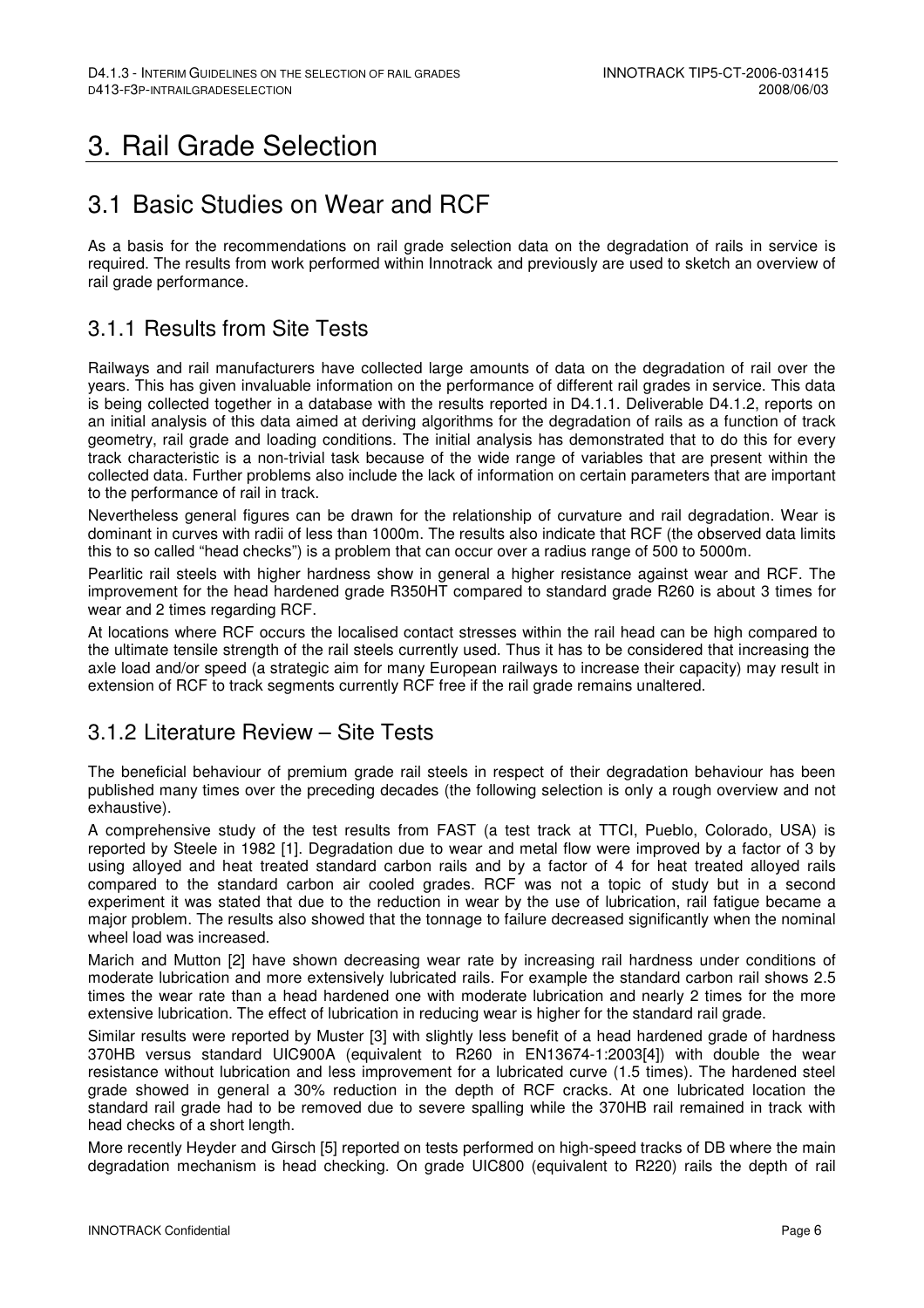damage, due to head checks, was twice as much as for grade 900A (R260) and six times greater than for grade R350HT. The rails made of grade R350HT showed the lowest wear rate, which was about half of that for grade R260 and one-third compared to grade R220. It was also found that the wavelength and depth of corrugations could be reduced by the use of the harder rail grades. Similar results have been found on French mixed traffic lines where the harder heat treated rails were more resistant to both wear and RCF [6].

The results of the track tests and site monitoring of wear and head checking that have been reported in the literature show in general similar results where the relative degradation behaviour of one rail steel grade is compared with a different one at specific test sites. Nevertheless the absolute degradation rate will vary from site to site. But there are different opinions regarding the influence of rail grades on singular faults such as squats. For example Deroche [7] observed that squat occurrence could be solved by changing the rail from grade UIC700 (R200) to UIC900 (R260), due to kinematic hardening to a level corresponding to the maximum applied shear stress by the driven wheels. On the other hand the replacement of present standard rails by head hardened ones has lead to significant problems with squats at one site at SNCF recently.

As a general conclusion the results from historic track tests reported in the literature demonstrate that the use of high strength pearlitic rail steel grades reduce degradation due to wear and RCF crack growth compared to standard grades. The consequence for the railways is that less maintenance would be required and the total lifetime of the rails would increase.

### 3.1.3 Literature Review – Laboratory Tests

At present only the R260 rail grade has been tested in WP4.3 at the DB and VAS test rigs while twin disc tests have only been performed on Corus 400HB rail steel, additional tests are planned imminently. Thus these results cannot be used to predict degradation at the moment but will be considered for the final deliverable.

Therefore the following is a review of the literature on laboratory tests performed to investigate the wear and RCF behaviour of rail steels, the vast majority of which supports the observations made in track.

Garnham and Beynon [8] performed rolling sliding twin disc tests on bainitic and pearlitic steels and emphasised the superior wear resistance of pearlitic steel grades compared with bainitic steels of similar hardness but lower carbon content. They recommended the development of a pearlitic rail steel with fine lamellar microstructure which should have a high wear resistance.

Clayton [9,10] showed, by the use of Amsler twin disc testing, that there was a decrease in the wear rate by a factor of approximately 3.5 for an increase in hardness of 50 HB for pearlitic steel grades, while bainitic grades show less dependence of wear rate on their hardness (the earlier work was restricted to bainitic steels with a lower range of hardness and the results could be interpreted as an inverse dependence of wear with hardness). The applied slide/roll ratio was 35% and the maximum Hertzian contact pressures were varied from 500 to 1220 MPa. Experiments were also carried out on rolling contact fatigue (RCF) as well with a slide/roll ratio of 10% and contact pressures from 750 to 1450 MPa. The RCF resistance is approximately doubled for an increase in hardness of 50 HB. Clayton also found that microstructures consisting of carbidefree bainite mixed with lath martensite could have improved wear resistance over fully pearlitic rail steel, while other bainitic microstructures often show an inferior wear resistance.

In contrast to these results are those by Herbst et al. [11] who performed twin disc tests with 3% slip and 1250 MPa contact pressure. Three pearlitic rail steels have been tested in combination with two pearlitic and one bainitic wheel steels. Only in combination with the softest wheel grade was the expected decreased wear rate realised for a head hardened grade, with 390HB, compared to a standard grade R260 (with 290 HB). In contact with harder wheel steels and a bainitic grade wear increases. This is contradictory to field tests and the authors stated this could only be explained by the conditions chosen in the test. This experience fits to Garnham and Beynon's work [8] who state that the material ranking with respect to wear resistance depends on the test conditions. Considerable difference between the wear of bainitic steels at different slip ratios were observed with a change in the wear mechanism at high slip ratios being the likely cause.

Cyclical torsion testing of grade R260, hardened rail grade R350HT and further non commercial trial steel grades have been performed by Stadlbauer [12] and Tapp [13]. The results show that the high strength steels withstand load levels over several hundreds of cycles where the standard grade fails after the initial cycles and on lower applied loads the number of cycles to failure for the hardened grade is almost one order of magnitude higher than for the standard grade. The other tested grades behaved similarly regarding their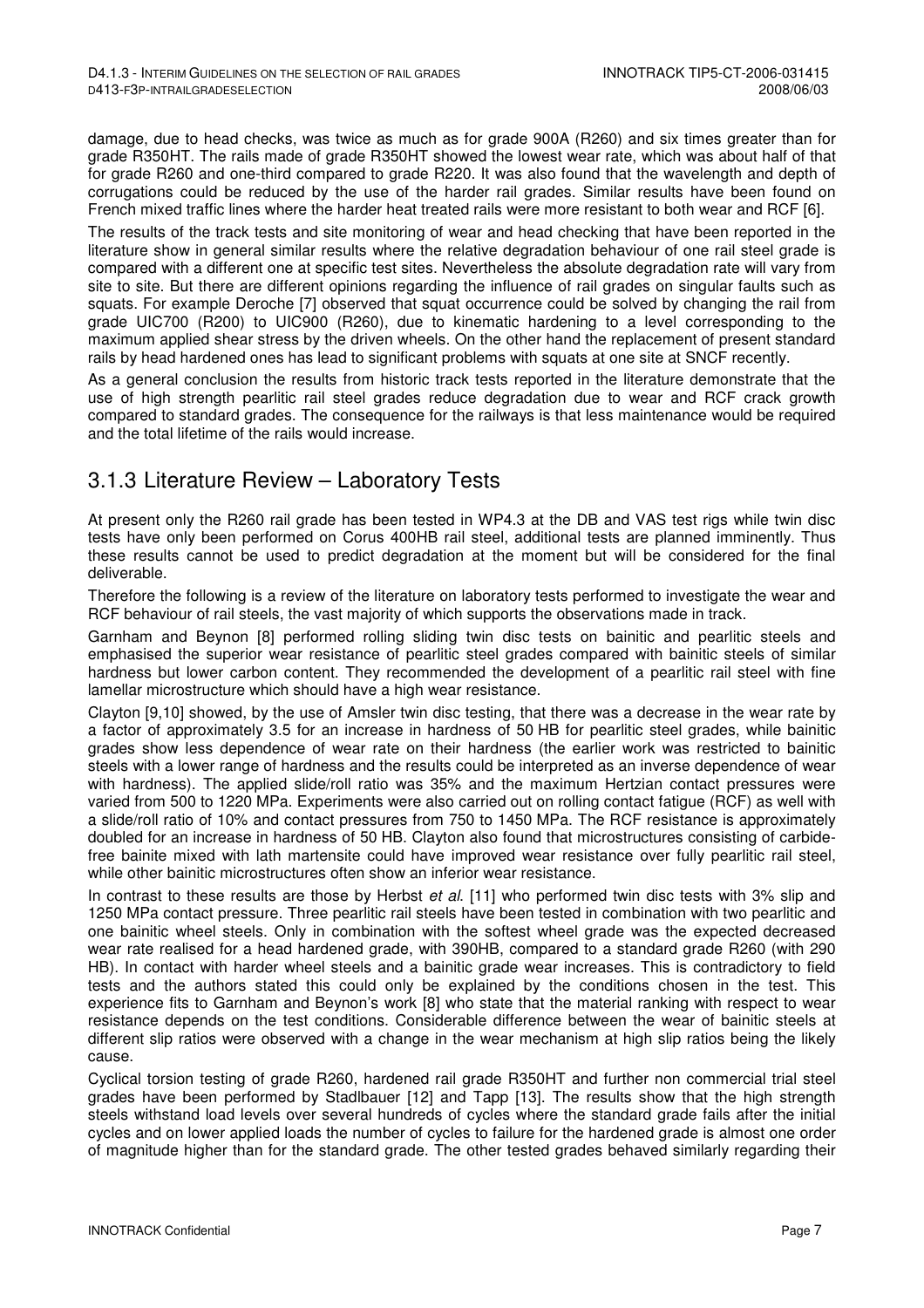ranking of hardness versus load resistance. The resulting microstructure in the severe sheared area showed similar characteristics to the deformed surface layers of used rails. A bainitic grade and an annealed steel sustained still higher load levels but showed a tendency for cyclic softening. The cyclic softening of such high strength steels is assumed to be uncritically for rail application since plastic deformation would only occur in a layer of 0.1 mm resulting in wear by initiation and spalling of shot fatigue cracks at the surface.

These results strongly support the superior resistance of hardened pearlitic rail grades against RCF crack growth compared to the standard pearlitic grades.

## 3.2 Current Selection Guidelines

The present guidelines or national regulations for rail grade selection<sup>1</sup> on mixed traffic lines with up to 22.5 tonne axle load and at least 20 MGT annual load show a wide variation between the different railways, especially for the shallow curves with radius less than 1500 m. While in Italy, Ireland and the UK, grade R260 is recommended for the whole range of curvature, several countries use R350HT up to 500 m or 700 m wide curves to combat wear. DB recently increased their guidelines for the use of R350HT to 1500 m while ProRail in The Netherlands and OeBB in Austria recommend heat treated rail for curves up to 3000m to combat RCF. Banverket in Sweden also use heat treated rails for curves up to 3000m for the heavy haul Malmbanan line.

There has been much research interest in steels with bainitic microstructures over the past 25 years to combat both wear and RCF. The results of trials have never conclusively demonstrated their superior performance over heat treated grades in terms of wear but the current generation have shown promise in their resistance to RCF. Trials with them are still ongoing, including in Switzerland where bainitic steel is proposed for curves between 700 m and 1200 m radius to combat RCF.

| Radius [m]                 | $\leq 300$                             | 400                              | 500           | 600               | 700  | 800                                 | 1200             | 1500             | 2500 |                  | ≤ 3000 > 3000    |
|----------------------------|----------------------------------------|----------------------------------|---------------|-------------------|------|-------------------------------------|------------------|------------------|------|------------------|------------------|
| UIC                        | <b>R350HT</b>                          | <b>R350HT/R260</b>               |               |                   |      | R <sub>260</sub>                    |                  |                  |      |                  |                  |
| Germany                    |                                        | R350HT ( $\geq$ 30 MGT)          |               |                   |      |                                     |                  | R <sub>260</sub> |      |                  |                  |
| Germany - New Track        |                                        |                                  |               | R350HT (≥ 50 MGT) |      |                                     |                  |                  |      | R <sub>260</sub> |                  |
| <b>Switzerland</b>         | <b>R350HT</b><br><b>R320Cr/R350LHT</b> |                                  |               |                   |      |                                     | R <sub>260</sub> |                  |      |                  |                  |
| Switzerland (Trial)        | <b>370LHT</b>                          | <b>R350LHT</b>                   |               |                   |      | <b>Bainitic</b><br>R <sub>260</sub> |                  |                  |      |                  |                  |
| Austria                    | <b>R350HT</b>                          |                                  |               |                   |      | R <sub>260</sub>                    |                  |                  |      |                  |                  |
| Austria (New) Single Track | <b>R350HT</b>                          | R <sub>260</sub>                 |               |                   |      |                                     |                  |                  |      |                  |                  |
| Austria (New) Double Track |                                        | <b>R350HT</b>                    |               |                   |      |                                     |                  |                  |      |                  | R <sub>260</sub> |
| Sweden                     | <b>R350HT</b><br>R260                  |                                  |               |                   |      |                                     |                  |                  |      |                  |                  |
| Sweden (Malmbanan)         | <b>R350HT</b>                          |                                  |               |                   |      |                                     |                  |                  |      | R <sub>260</sub> |                  |
| Norway                     |                                        | <b>R350HT</b>                    |               |                   |      | <b>R260</b>                         |                  |                  |      |                  |                  |
| UK                         | R <sub>260</sub>                       |                                  |               |                   |      |                                     |                  |                  |      |                  |                  |
| <b>Ireland</b>             | R <sub>260</sub>                       |                                  |               |                   |      |                                     |                  |                  |      |                  |                  |
| <b>Italy</b>               | R <sub>260</sub>                       |                                  |               |                   |      |                                     |                  |                  |      |                  |                  |
| Belgium                    | <b>R350HT</b>                          |                                  |               |                   |      | R260                                |                  |                  |      |                  |                  |
| Luxembourg                 | <b>R350HT</b>                          |                                  |               |                   |      | R260                                |                  |                  |      |                  |                  |
| Netherlands                | <b>R350HT/400HB</b>                    | 370LHT/400HB<br>R <sub>260</sub> |               |                   |      |                                     |                  |                  |      |                  |                  |
| Denmark                    | <b>R350HT</b>                          |                                  |               |                   | R260 |                                     |                  |                  |      |                  |                  |
| Poland                     |                                        |                                  | <b>R350HT</b> |                   |      |                                     | R <sub>260</sub> |                  |      |                  |                  |
| Hungary                    |                                        | R <sub>260</sub>                 |               |                   |      |                                     |                  |                  |      |                  |                  |
| Romania                    | <b>R350HT</b>                          |                                  |               |                   |      | R <sub>260</sub>                    |                  |                  |      |                  |                  |

The guidelines are summarised in Table 1 below.

**Table 1: Summary of present national guidelines for rail grade selection on mixed traffic lines with up to 22.5t axle load and at least 20 MGT annual load<sup>1</sup>**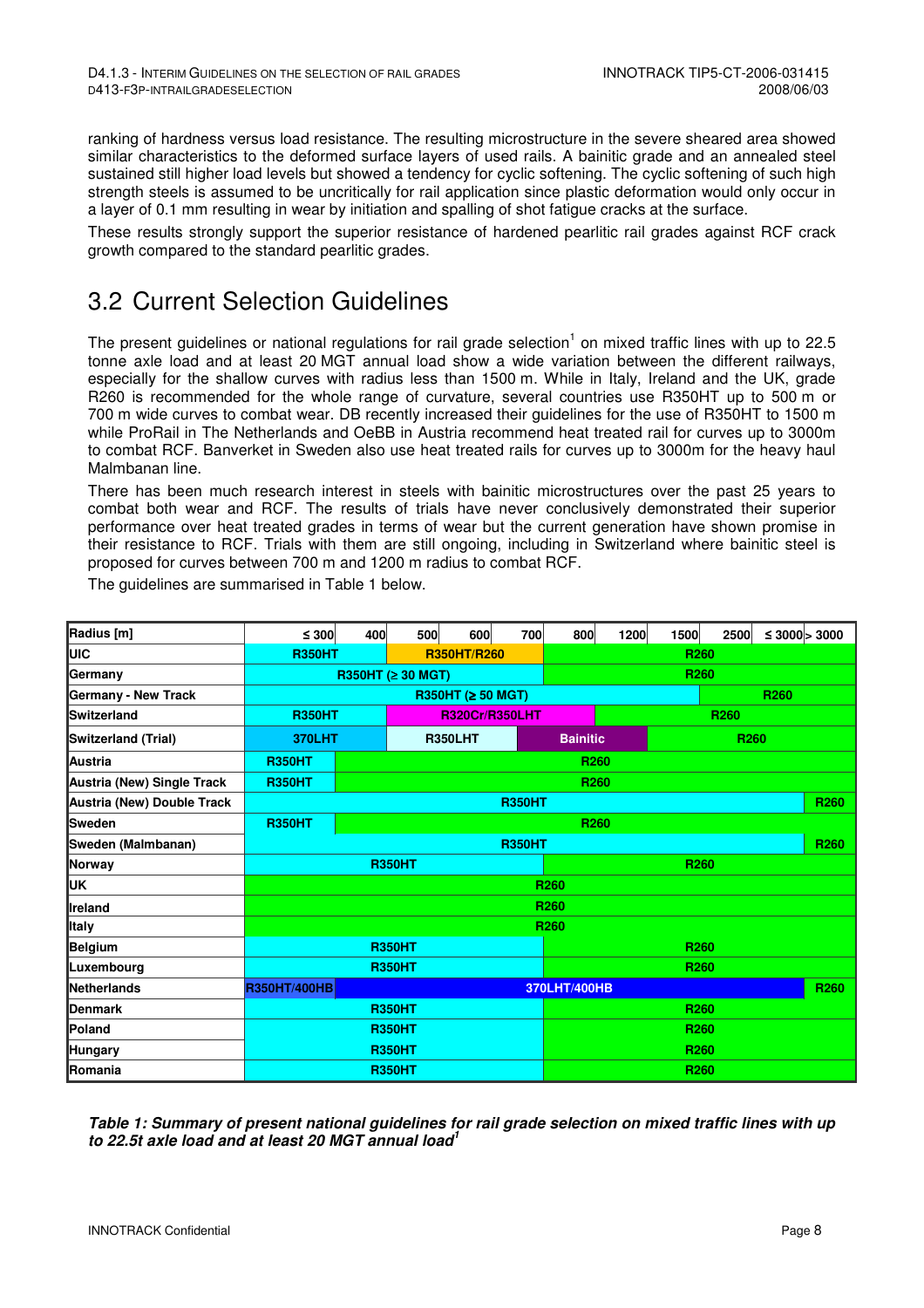<sup>1</sup> Since the numbers given in this section are based on the information known by VAS/Corus technical customer service they need not exactly reflect the internal guidelines of the railways and have to be proved by the railways themselves.

A summary of the current pearltic rail steels in use in Europe is given in Table 2 below. The grades are designated according to their minimum hardness (see Table 2 below). The grades R200 and R220 are still found in track but rarely used for new build tracks.

| Rail<br>Grade    | EN13674 -<br>1:2003[4] | Running<br>Surface<br>Hardness<br>Range (HB) | Min.<br>Ultimate<br>Tensile<br>Strength | Min. Fracture<br>Toughness K <sub>IC</sub><br>$(MPa.m^{1/2})$ |      | Description                  | Chemistry                        | <b>Branding lines</b>      |
|------------------|------------------------|----------------------------------------------|-----------------------------------------|---------------------------------------------------------------|------|------------------------------|----------------------------------|----------------------------|
|                  |                        |                                              | (MPa)                                   | Single                                                        | Mean |                              |                                  |                            |
| R <sub>200</sub> | Yes                    | 200-240                                      | 680                                     | 30                                                            | 35   | C-Mn                         |                                  | None                       |
| R <sub>220</sub> | Yes                    | 220-260                                      | 770                                     | 30                                                            | 35   | C-Mn                         |                                  |                            |
| R <sub>260</sub> | Yes                    | 260-300                                      | 880                                     | 26                                                            | 29   | C-Mn                         |                                  | $\equiv$                   |
| <b>R260Mn</b>    | Yes                    | 260-300                                      | 880                                     | 26                                                            | 29   | C-Mn                         |                                  | $\equiv$                   |
| <b>R320Cr</b>    | Yes                    | 320-360                                      | 1080                                    | 24                                                            | 26   | 1%Cr                         |                                  | $\equiv$                   |
| <b>R350HT</b>    | Yes                    | 350-390                                      | 1175                                    | 30                                                            | 32   | C-Mn Heat<br>Treated         | $R260 + up$<br>to<br>$0.15\%$ Cr |                            |
| R350LHT          | Yes                    | 350-390                                      | 1175                                    | 26                                                            | 29   | Low Alloy<br>Heat<br>Treated | $R260 +$<br>0.30%Cr              |                            |
| 370LHT           | <b>No</b>              | 370-400                                      |                                         | Equal to or<br>better than<br><b>R350HT</b>                   |      | Low Alloy<br>Heat<br>Treated | $R260 +$<br>0.50%Cr              | Depends on<br>Manufacturer |
| 400HB            | No                     | 381-408                                      | 1280                                    |                                                               |      | Alloy Heat<br>Treated        | R260<br>$+Cr+Si$                 | Depends on<br>Manufacturer |

#### **Table 2: Pearlitic rail steel grades available in Europe**

UIC leaflet 721 gives recommendations for the selection of rail grades[14]. The criteria for the choice of rail grades for mixed passenger and freight traffic railways with a maximum axle load of 22.5 t include:

- Local parameters (radius, tonnage carried, gradients (20‰ and more), speed and cant, axle load, type of rolling stock;
- Rail maintenance methods (lubrication and rail grinding)
- Economic assessment (investment cost, annual maintenance cost and service life time)

As it is almost impossible to produce guidelines for every situation UIC leaflet gives guidance based on track curvature and annual traffic in million gross tonne(MGT). The UIC leaflet 721 gives recommendations for the rail grades that can be classes as standard and hard, Figure 1. The standard grades are R260 and R260Mn and the hard grades are R350HT, R350LHT and R320Cr (see Figure 1). The grades R200 and R220 are not recommended anymore for mainline railways. Tables 1 and 2 demonstrates that there are also other pearlitic rail steel grades available and in current use, as well as bainitic steels that are in the stage of moving from trial to commercial products; none of these are included in these recommendations.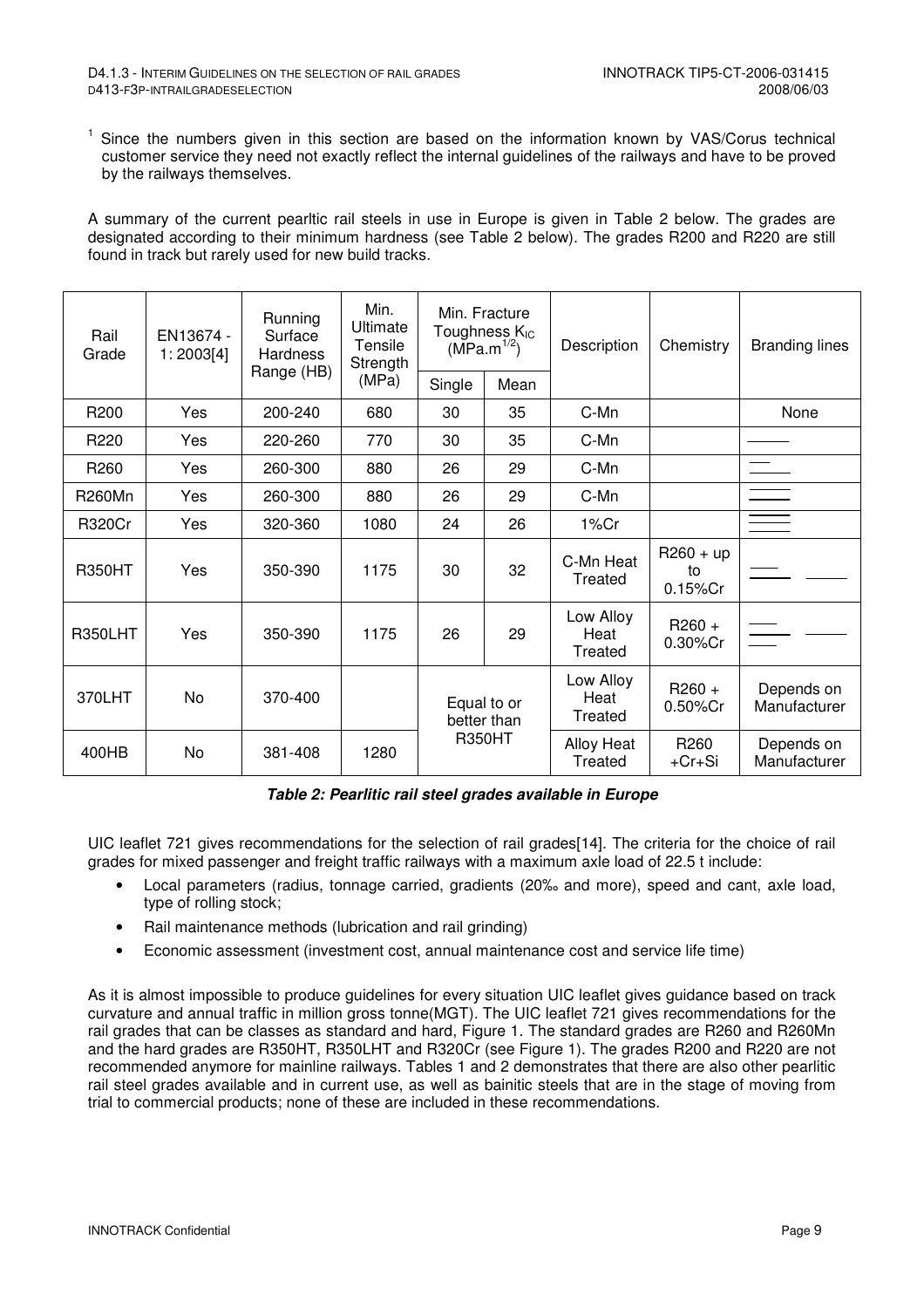

**Figure 1: Recommendation for the use of standard and hard steel grades according to UIC Leaflet 721** 

## 3.3 Criteria for Rail Grade Selection

The criteria described in the UIC leaflet 721 should be kept as an accepted basis. The strongest criteria will be the economical issues, which will be considered by LCC and RAMS analysis. More explicit guidance on the rail grade selection especially for the overlap zones will be given in the final document in month 36.

### 3.3.1 Local Parameters

- Curve radius is one of the most influencing parameters on wear and RCF and thus the technical recommendations will use it as its initial parameter.
- The actual amount of tonnage carried over a time interval does not influence the kind of failure occurring, but defines the degradation rate and thus influences the maintenance strategy, the total life time of the rail and finally the economical justification of rail grade selection.
- Gradients and locations where acceleration and braking occur, e.g. stations, signals, increase the longitudinal traction forces on the railhead. Degradation at these locations includes: wear, corrugation, wheel burns and RCF. The degradation mechanism at these locations is also influenced by the curvature as well. On tangent tracks with high line speed it has to be considered, that the engines run with high power and under full slip conditions while running with constant speed to overcome the aerodynamic and rolling resistance of the train. RCF like Head Checks and Squats or Corrugations may therefore initiate.
- The actual driven speed and its distribution along with cant influences the transverse position of the vehicles in track and thus the loading and degradation mechanisms of high and low rail. An example of damage arising because of high cant, low speed and high axle loads is field flow and crushing of the rail head for the low rail of curves.
- The axle load together with the wheel rail profiles and tangent contact forces defines the working point according to Johnson's shakedown map leading to different material behaviour[15]. In the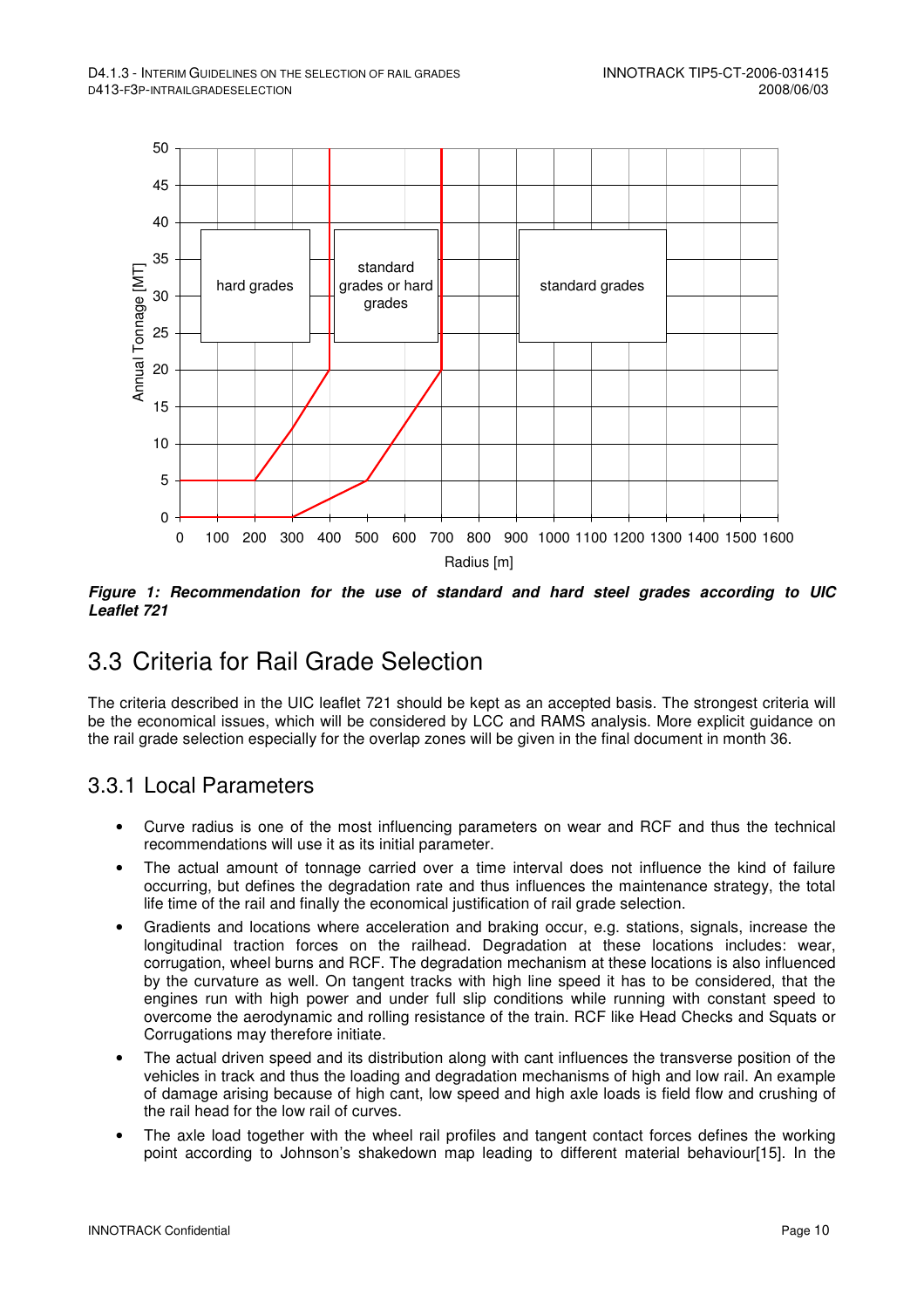regimes of cyclic plasticity and ratchetting the material will fatigue and the degradation mechanism observed on the rail will be both wear and RCF or severe wear without crack propagation if the slip is high enough to remove initiated surface fatigue cracks.

The type of rolling stock is also a factor on the degradation of the rail. The severity of impact depends on the wheel diameter, the curving behaviour (including primary yaw stiffness) and, for the driven axles, on the kind of traction control. This may result in full rolling, stick slip or full sliding conditions at the contact patch.

The aforementioned parameters are not known exactly in many cases, so pragmatic estimations for upper and lower boundaries have to be made.

### 3.3.2 Rail Maintenance Methods

Properly applied lubrication of the high rail leads to a significant reduction of side wear on the high rail and some reduction vertical wear and prevents the so called "rutting" corrugations [16] on the low rail of tight curves too. Due to the reduced wear by applied lubrication an increased growth of RCF-cracks might occur. The efficiency of lubrication depends strongly on the operating conditions and can reach 200 times under some instances [16]. When the wear rate falls below a certain value – the so called magic wear rate – the rail surface may reach its fatigue limit before the highly strained layer will be worn out [17]. Initiated Head Checks will propagate. This seems to be plausible if the initial situation is severe wear or with the designation according to Bolton [18] Type 3 wear and would be reduced to moderate wear (Type 2 wear). The same situation referring to the shakedown map would be described by a shift of the working point from ratchetting regime to plastic shakedown. By the choice of a material with high initial yield and ultimate strength a shift to elastic shakedown should be proved for the actual contact conditions. This would result in light wear (Type 1 wear) without RCF-failures.

Rail grinding is a common maintenance procedure to improve contact conditions and extend rail life by reaching the magic wear rate with artificial metal removal. The improvement would be enforced further by parallel use of a higher steel grade. Maintenance strategies are studied in detail in WP4.5 and the accompanying deliverables.

### 3.3.3 Economical Issues

The economic consideration is the most relevant criteria (main task of Innotrack is a 30% reduction in LCC). The present work of SP6 shows that LCC is used to evaluate investment alternatives by the IMs, but the participating IMs do not consider RAMS issues in all phases of the system life cycle, even if they use RAMS technology (see Figure 2). There are several hidden costs which can be described by the RAMS-technology but they are harder to quantify. Two fields of RAMS, safety and availability, strongly influence the acceptance of private and business customers for railway services. Including cost figures for these subjective items will increase the maintenance and operation cost on a more advanced LCC calculation. The increased investment cost of premium steel grades for rails will be justified by decreased cost figures for maintenance and operation by better performance, better safety and better availability. The result is a reduction of total LCC.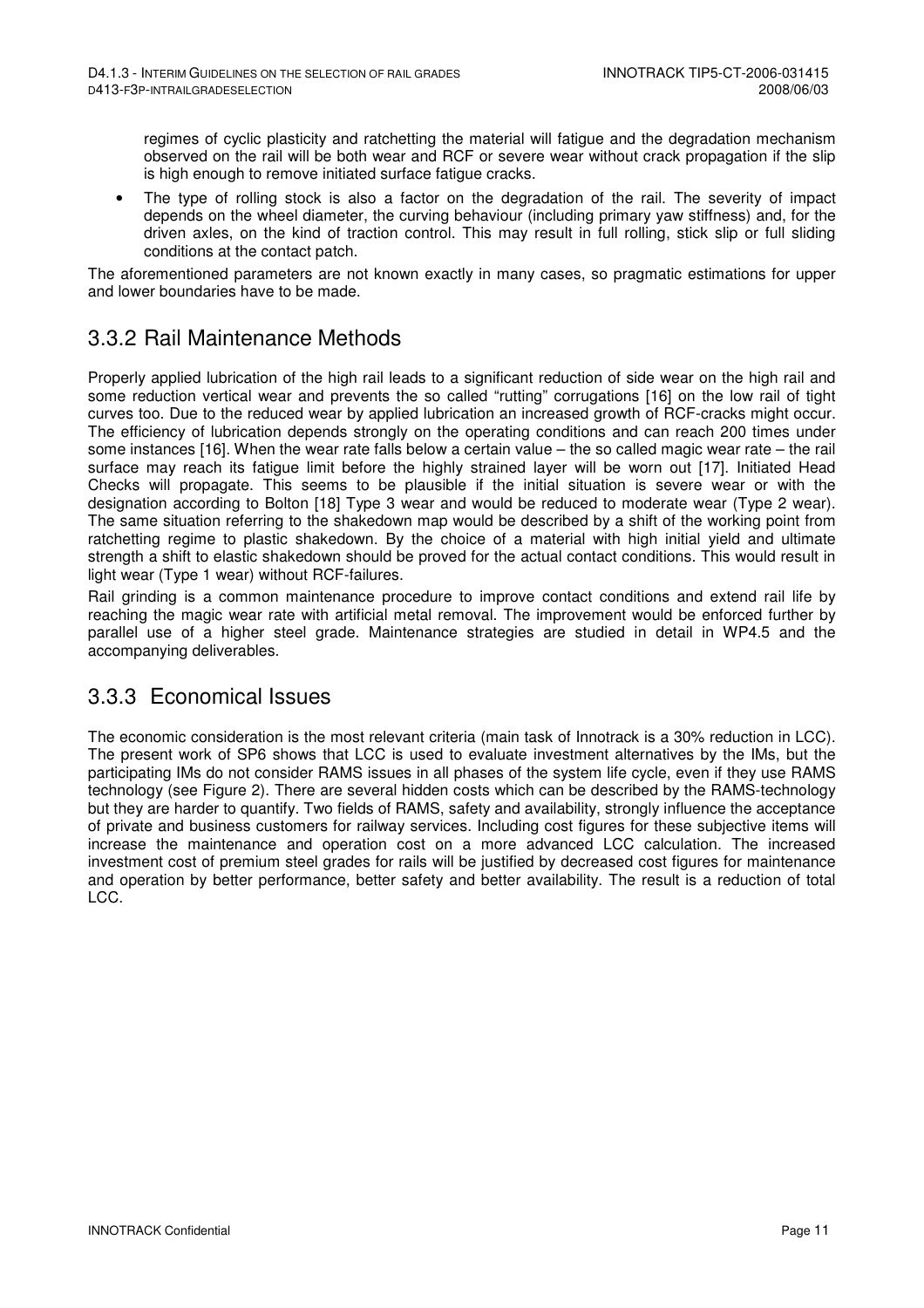- Reliability Philosophy/ Reliability Analyse



RCM - Reliability Centred Maintenance<br>RAMS - Reliability. Availability. Maintaina - Reliability, Availability, Maintainability, Safety

**Figure 2: Flow chart to visualise the relation of the fields of RAMS-Analyse on LCC calculation**

### 3.4 Recommendations

The rail grade classes recommended in UIC Leaflet 721 have to cover a wide field of loading conditions. The worst conditions where standard grades are recommended (>700m for more than 20MGTPA) is located within the range of curvature where the present study on rail degradation (D4.1.1 and D4.1.2) shows RCF being the dominating problem (500m to at least 5000m). Since the results from field test show both a reduced wear and RCF-crack growth rate for the head hardened pearlitic grades (see section 3.1.1) an improvement in LCC could be expected especially for high annual tonnage by the use of R350HT/R350LHT in this range. Wear resistance, yield limit, ultimate tensile strength and simultaneously fatigue resistance for pearlitic steels increases with decreasing lamella spacing and grain size and/or increasing the carbon content or micro alloying the steel. Assuming that the expectation of doubling passenger traffic and tripling freight traffic by 2020 would occur, we can summarize some obvious consequences:

- The annual tonnage on railway lines rises.
- The maximum axle load would be exploiting by an increased proportion of traffic or would rise.
- The higher line efficiency requires shorter time slots for maintenance.

Thus to ensure sustainability, for tighter curves where higher contact stresses occur the higher hardness grades are recommended for both high and low rail. The grades recommended include those with a hardness of approximately 400HB, which are not currently specified in EN13674-1. To ensure safety it is important that these grades have sufficient fracture toughness to withstand operational conditions. This is also related to the work in WP4.2 on different defects and the effect of fracture toughness on the criticality of them. This new recommendation shifts the boundaries for the selection of hard steels to higher radius and lower total load compared with the present UIC Leaflet 721. A graphic illustration is shown in Figure 3.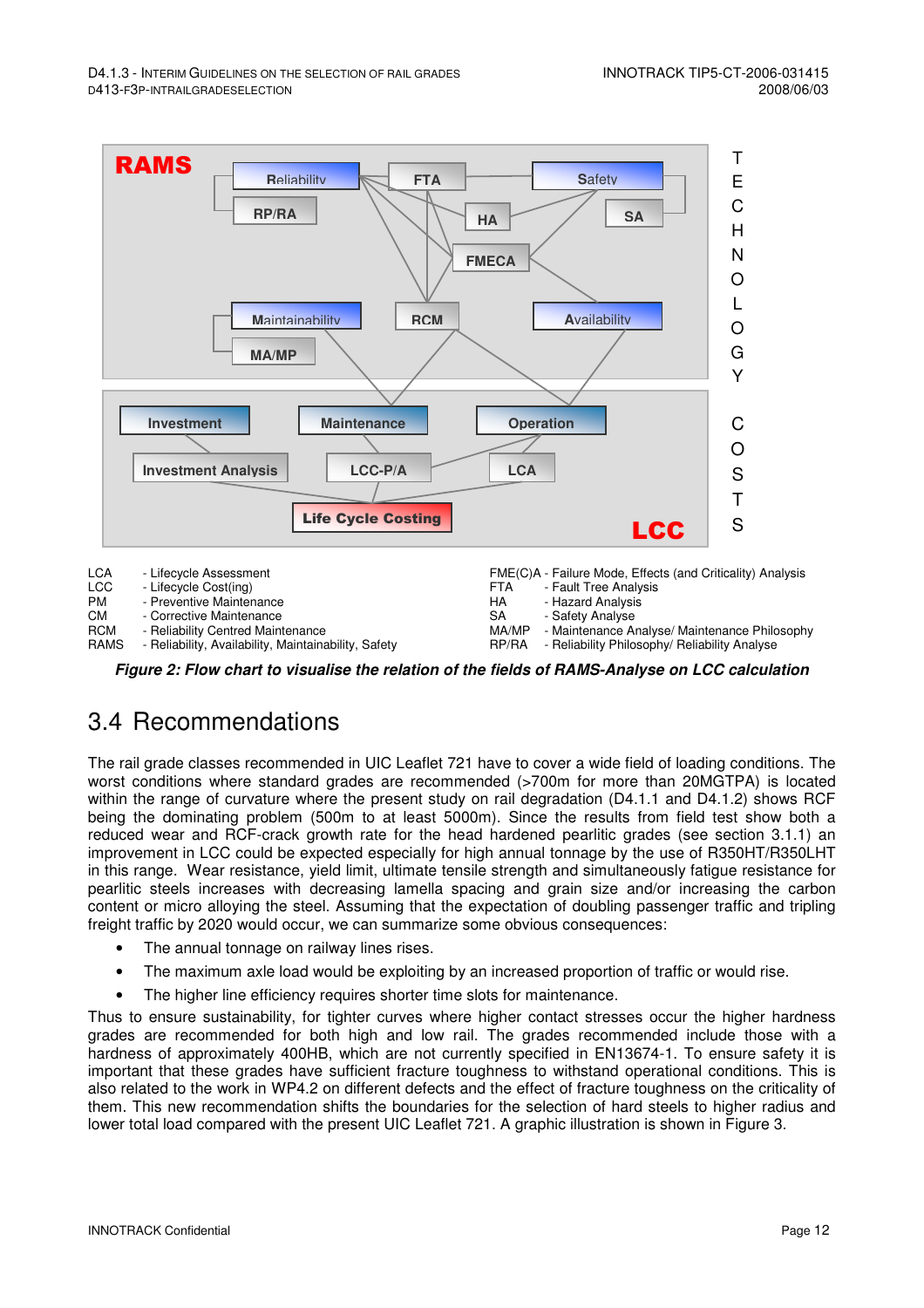

#### **Figure 3: Recommendation on the selection of standard and different hardened rail grades. The dashed black lines mark the boundaries shown in Figure 1.**

The next steps on elaborating final guidelines are the discussion with all railways involved in Innotrack and other expert groups and the calculation of LCC for the proposed optimisation within WP6.3.

The request by WP6.3 for a calculation of the expected LCC improvement (see Table 3) splits the curvature ranges according to the segmentation analyse done in SP1 and hence the numbers only basically reflects the recommendations given above. The actual cost figures will be considered for the final deliverable.

|                                                                            |        |               | <b>Reference</b><br>system | <b>Optimized</b><br>system<br>(alternative 1) | <b>Remarks</b>                              |  |  |  |  |  |
|----------------------------------------------------------------------------|--------|---------------|----------------------------|-----------------------------------------------|---------------------------------------------|--|--|--|--|--|
| Description of the track elements, boundary conditions and track condition |        |               |                            |                                               |                                             |  |  |  |  |  |
| <b>Track elements - Alignment</b>                                          |        |               |                            |                                               |                                             |  |  |  |  |  |
| curve                                                                      | radius | $<$ 300 $m$   | <b>R350HT</b>              | 400HB/R370LHT                                 | Each<br>individual                          |  |  |  |  |  |
|                                                                            |        | $300 - 700$ m | R <sub>260</sub>           | R350HT/R370LHT                                | rail<br>grade<br>and<br>radius class of the |  |  |  |  |  |
|                                                                            |        | 700 - 1500 m  | R <sub>260</sub>           | <b>R350HT</b>                                 | optimised system                            |  |  |  |  |  |
|                                                                            |        | 1500 - 5000 m | R <sub>260</sub>           | <b>R350HT</b>                                 | can be interpreted<br>own<br>as<br>an       |  |  |  |  |  |
|                                                                            |        | $>5000$ m     | R <sub>260</sub>           | R <sub>260</sub>                              | alternative                                 |  |  |  |  |  |

**Table 3: SP6 LCC table for rail grade recommendations**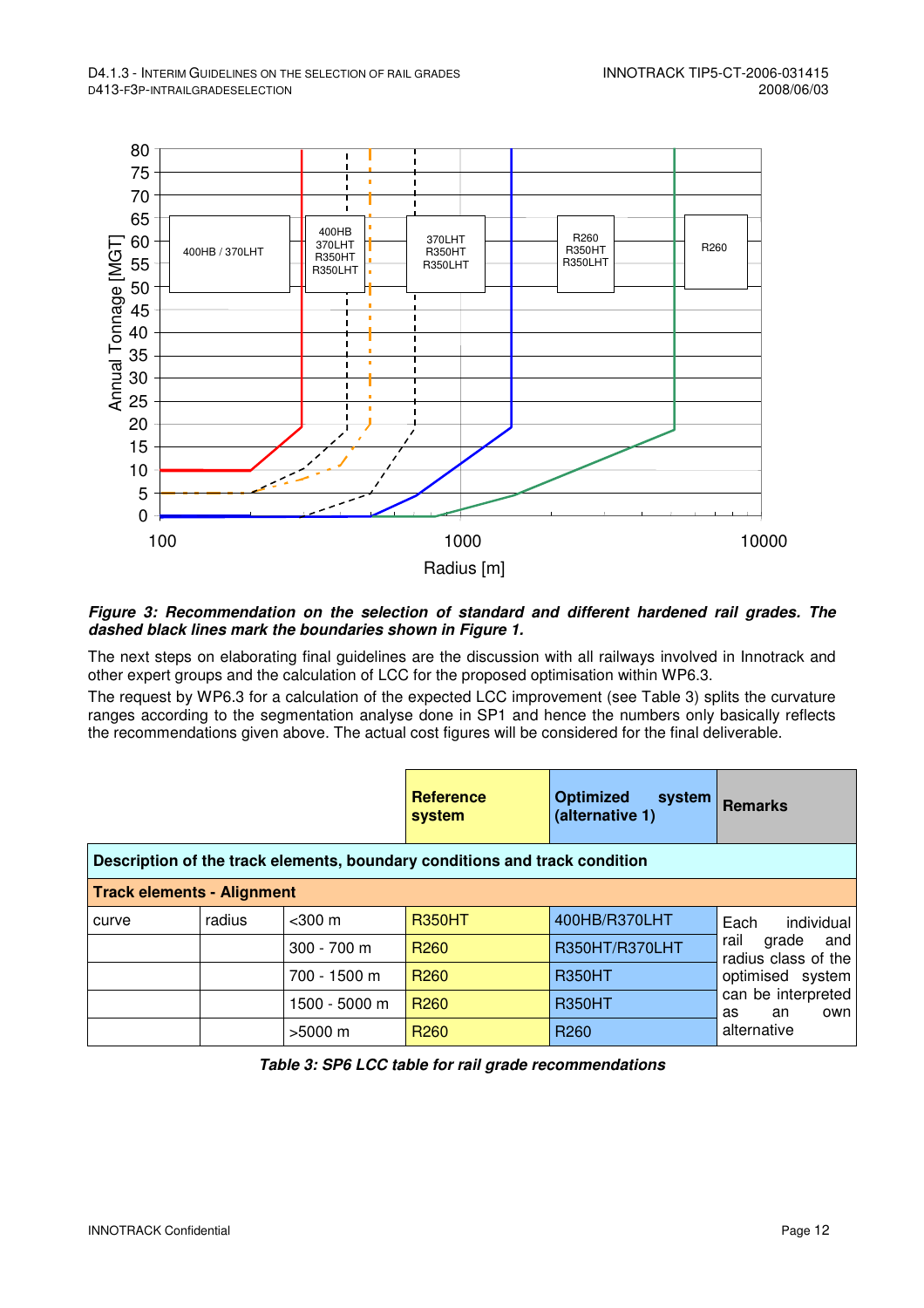## 4. Conclusions

In recent years the amount of traffic that the railways have to carry has increased and this is expected to continue into the future, combined with higher speeds has meant that the duty conditions of rail have become more severe. To combat this new harder rail grades have been developed by the rail manufacturers, which have become better understood through extensive laboratory and track testing.

The results from the site monitoring and the initial rail degradation data analysis (D4.1.1 and D4.1.2) are supported by the results from a literature search in that:

- Curves of low radius demonstrate higher wear than higher radius curves while the higher radius curves exhibit RCF.
- Harder rails are more resistant to wear and rolling contact fatigue than standard grade rails.

The results for the benefits of harder rails have also been supported by a literature search of laboratory testing results.

To maximise assets and minimise life cycle costs it is therefore vitally important that these premium grade rails are used at appropriate locations within track. This is the basis for the guidelines on the selection of rail grades. It is also important to note that the use of premium rail grades is not a replacement for effective maintenance. The maximum benefits will arise from an optimised lubrication and grinding strategy for the different rail grades.

The results of the work so far have demonstrated that the use of the high strength/hardness heat treated rails are beneficial in combating both RCF and wear, therefore their use is recommended on curves with higher radius than have been previously recommended.